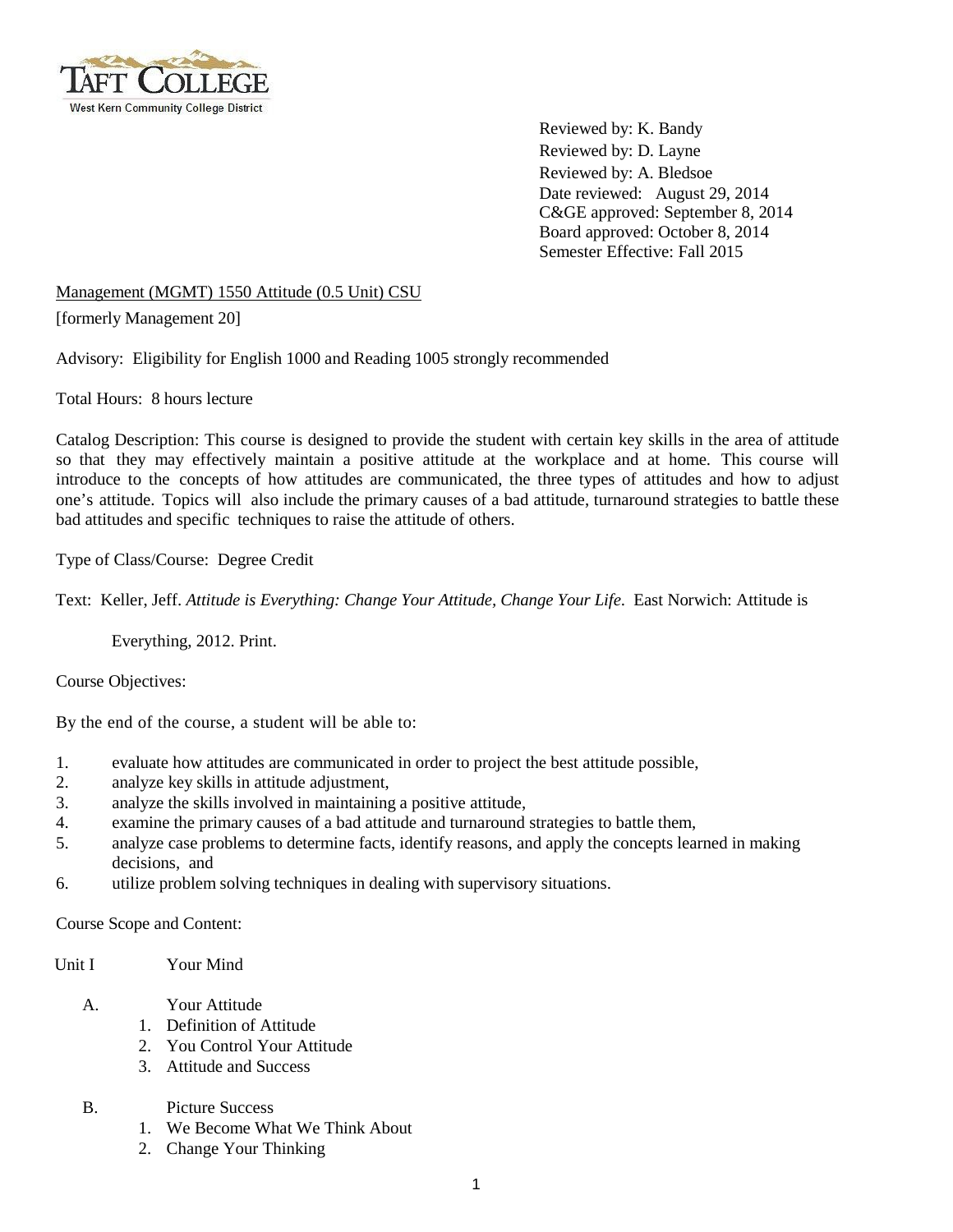

West Kern Community College District

- 3. Relax and Involve Your Senses
- C. The Power of Commitment
	- 1. Doors Will Open
	- 2. Refuse to Quit
- D. Turn Problems into Opportunities
	- 1. Tragedy to Triumph
	- 2. How Adversity Serves Us
- Unit II Your Words
	- A. Words Lead to Results
		- 1. Process Leading to Results
		- 2. Words and Accountability
		- 3. Words and Emotions

## B. Responses

- 1. Negative, Mediocre, and Positive Responses
- 2. Forming New Habits
- 3. Respond With Enthusiasm
- C. Stop Complaining
	- 1. Nobody Wants to Hear it
	- 2. Putting Things in Perspective
	- 3. Be a Source of Positive News

## Unit III Your Actions

- A. Associate with Positive People
	- 1. Toxic and Nourishing People
	- 2. Evaluate Your Friendships
- B. Confront Your Fears and Grow
	- 1. Examine Your Fears
	- 2. Moving Forward When Facing Fear
- C. Get Out There and Fail
	- 1. Learn From Failure

## D. Networking

- 1. Benefits of Networking
- 2. Building Your Network

Learning Activities Required Outside of Class:

The students in this class will spend a minimum of 1 hour per week outside regular class time doing the following:

- 1. Studying class notes
- 2. Answering questions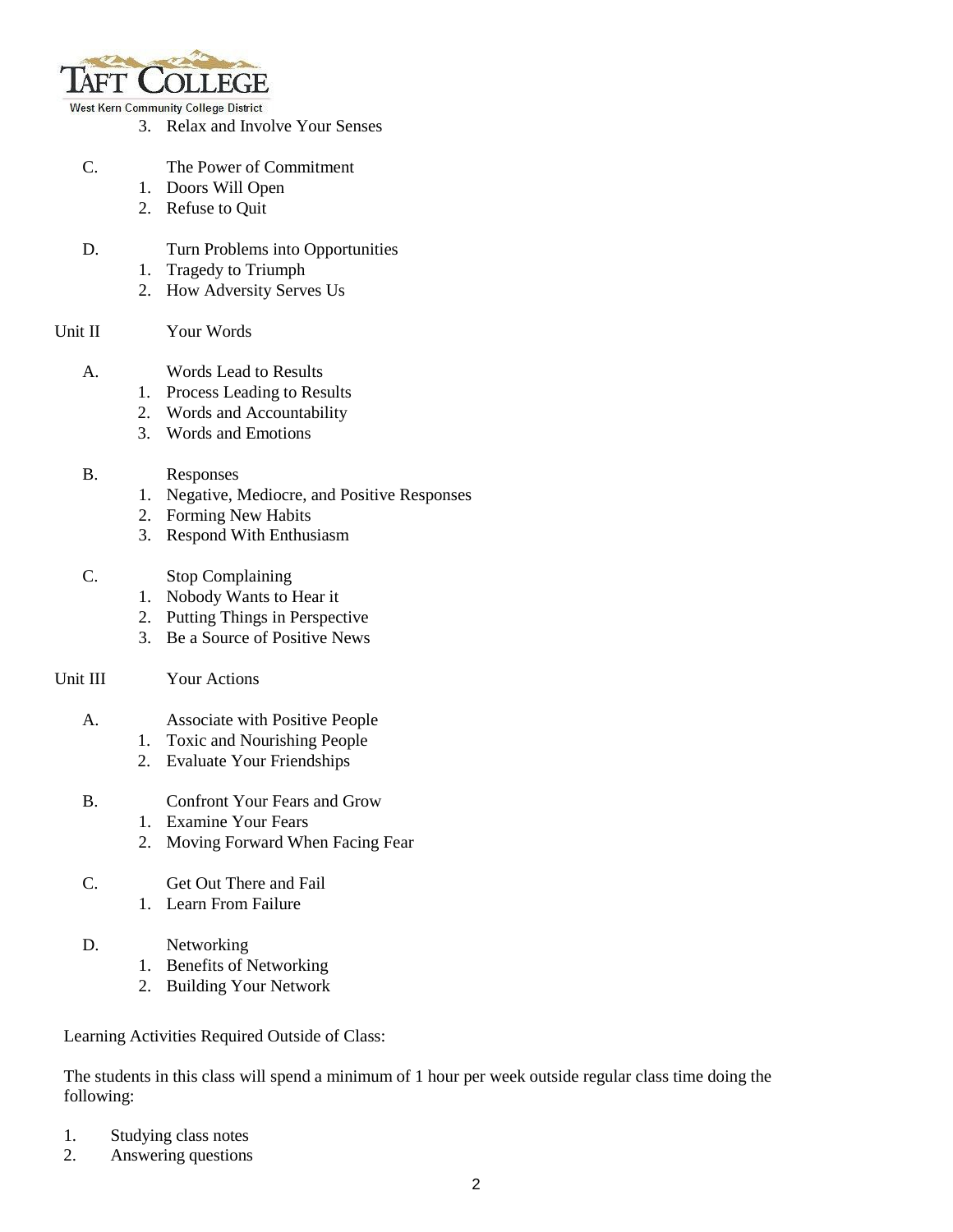

West Kern Community College District

- 3. Completing required reading
- 4. Performing problem solving activities or exercises
- 5. Doing written work
- 6. Participating in group projects

Methods of Instruction:

- 1. Lectures
- 2. Demonstrations of sample problems on blackboard
- 3. Assigned problems from the text
- 4. Multimedia presentations
- 5. Group explorations
- 6. Case studies and scenarios

Methods of Evaluation:

- 1. Writing assignments, including:
	- a. written homework from chapters
	- b. group reports
		- c. topic paper written under American Psychological Association (APA) style guide
		- d. chapter critical analysis reflections
		- e. case studies
		- f. scenarios
		- g. simulations
- 2. Problem-solving demonstrations, including:
	- a. exams
	- b. homework problems
	- c. laboratory reports
	- d. case study recommendations and solutions
- 3. Other summative examinations using combinations of:
	- a. multiple choice questions<br>b. matching items
	- matching items
	- c. true/false questions
	- d. short answer questions
	- e. fill in the blank responses
- 4. Participation including:
	- a. role-playing and group activities
	- b. oral presentations and demonstrations
	- c. discussion responses
	- d. scenario reflections
- 5. Projects including:
	- a. multimedia presentations
	- b. business scenario responses
	- c. action plans
	- d. formal written reports
	- e. portfolios
	- f. community service projects
	- g. building new case studies